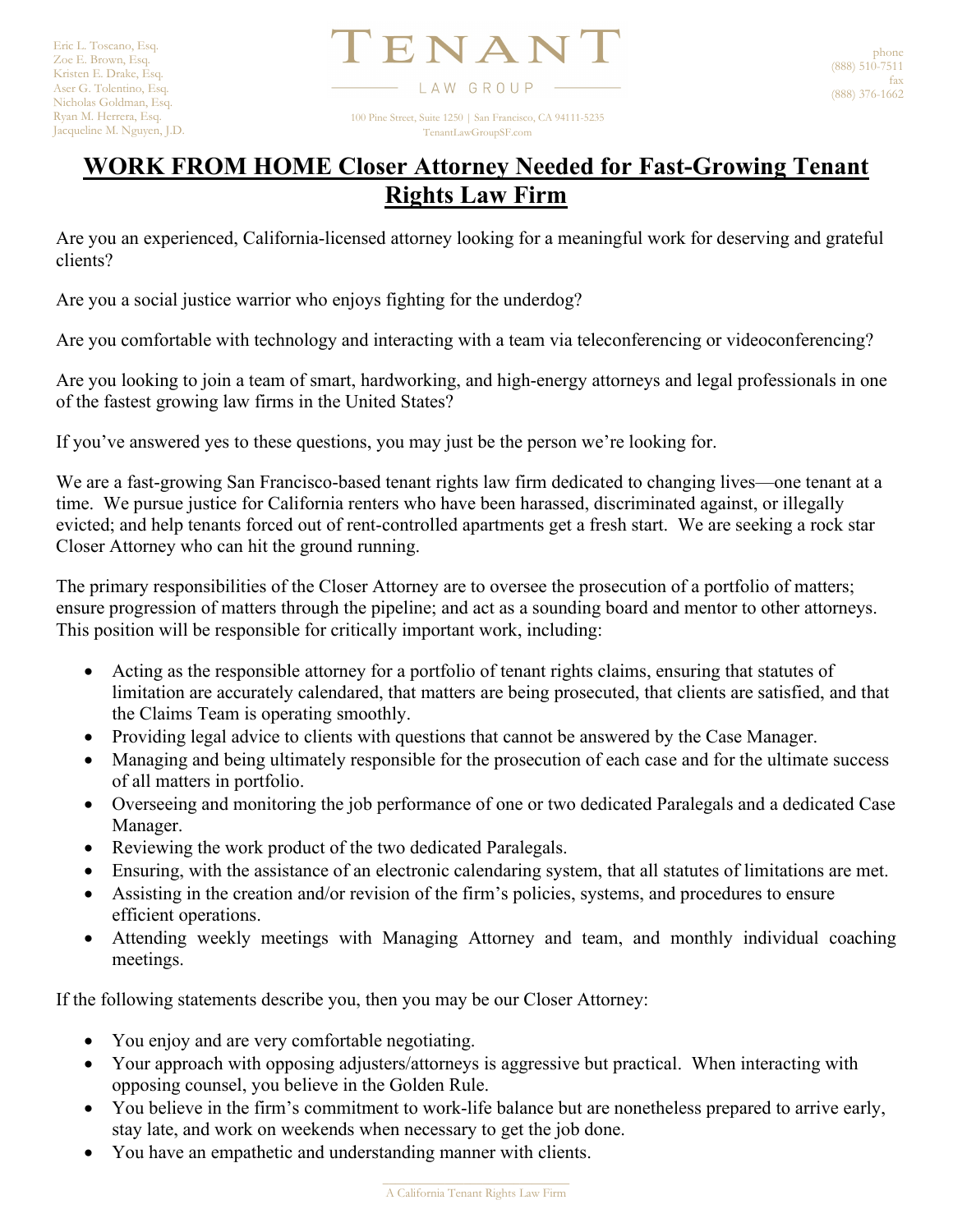- You have great attention to detail. You proofread documents and emails; can spot and fix grammar errors, spelling errors, typos, formatting errors, etc.; you do not let important details slip through the cracks or derail a project.
- You expect personal performance and team performance to be nothing short of the best.
- You are trustworthy, do not cut corners ethically, earn trust and maintain confidences when appropriate, and, most importantly, do what is right, not just what is expedient.
- You are innovative, growth-minded, can generate new and creative approaches to problems, and can maximize value and use of technology and other resources.
- You can act without being told what to do and bring new ideas to the Managing Closer Attorney.
- You work at a fast pace with the ability to move between tasks quickly, are not overwhelmed with volume or by deadlines, and spend time on tasks that add value.
- You develop and nurture productive and professional relationships with clients and staff, and are both approachable yet stern when the circumstances require.
- You are self-directed, able to assess a situation and determine what needs to be done and then do it.
- Your middle name is "No Drama."
- You are an awesome juggler of tasks and can change gears quickly.
- You do not think of any task as "beneath you."

We do not have a minimum years-in-practice requirement, but we believe an attorney who has been licensed five or fewer years but who has sales and/or negotiation experience would be an ideal candidate. The Closer Attorney must be an active member of the State Bar of California with a discipline-free record. He or she must be able to manage a portfolio of matters, lead a team, take initiative on work that needs to be done, and complete tasks with minimal handholding. The ideal candidate will have a positive attitude and sense of humor, and be willing to follow policies, systems, and procedures.

This is a fulltime job and you absolutely must be able to work for at least forty hours per week. Work will be done 100% virtually. Salary depends on experience. Total compensation includes bonuses tied to the achievement of objective quarterly milestones (in full compliance with California law and the California Rules of Professional Conduct); full health, dental, and vision benefits after ninety days of fulltime employment; paid vacations (ten days per year), paid holidays (ten days per year), and paid sick leave in accordance with state law; payment of California State Bar annual fees; and a retirement plan with a mandatory employer contribution beginning in January 2022.

## **About the Firm**

Founded in January 2016, Tenant Law Group is dedicated exclusively to the representation of renters and helps California tenants recover money for their losses. Law Firm 500 recognized Tenant Law as the [twenty-second](https://lawfirm500.com/2019-honoree-tenant-law-group/)  [fastest growing law firm in the United States](https://lawfirm500.com/2019-honoree-tenant-law-group/) in 2019 with an aggregate growth rate of 193%; and as the [twelfth](https://lawfirm500.com/2020-honoree-tenant-law-group-pc/)  [fastest growing law firm in the United States](https://lawfirm500.com/2020-honoree-tenant-law-group-pc/) in 2020 with an aggregate growth rate of 449%. Our clients are California renters who are experiencing any type of dispute with their landlord. Our team size is currently thirty-four, including eleven full-time employees, one part-time employee, and twenty-two contractors. We are committed to the work we do for our clients, but we don't take ourselves too seriously and really value professional development and team building. Here is our mission statement:

We are a tenant rights law firm dedicated to changing lives—one tenant at a time. We pursue justice for California renters who have been harassed, discriminated against, or illegally evicted. We are committed to social justice and to the ideal that all members of our community, regardless of financial resources, are entitled to legal representation. While our clients include renters from all backgrounds, we are especially dedicated to the most vulnerable renters—namely, the indigent, the elderly, immigrants, blue-collar workers, and individuals with disabilities. We believe in doing well by doing good, understand the high demand for tenant rights